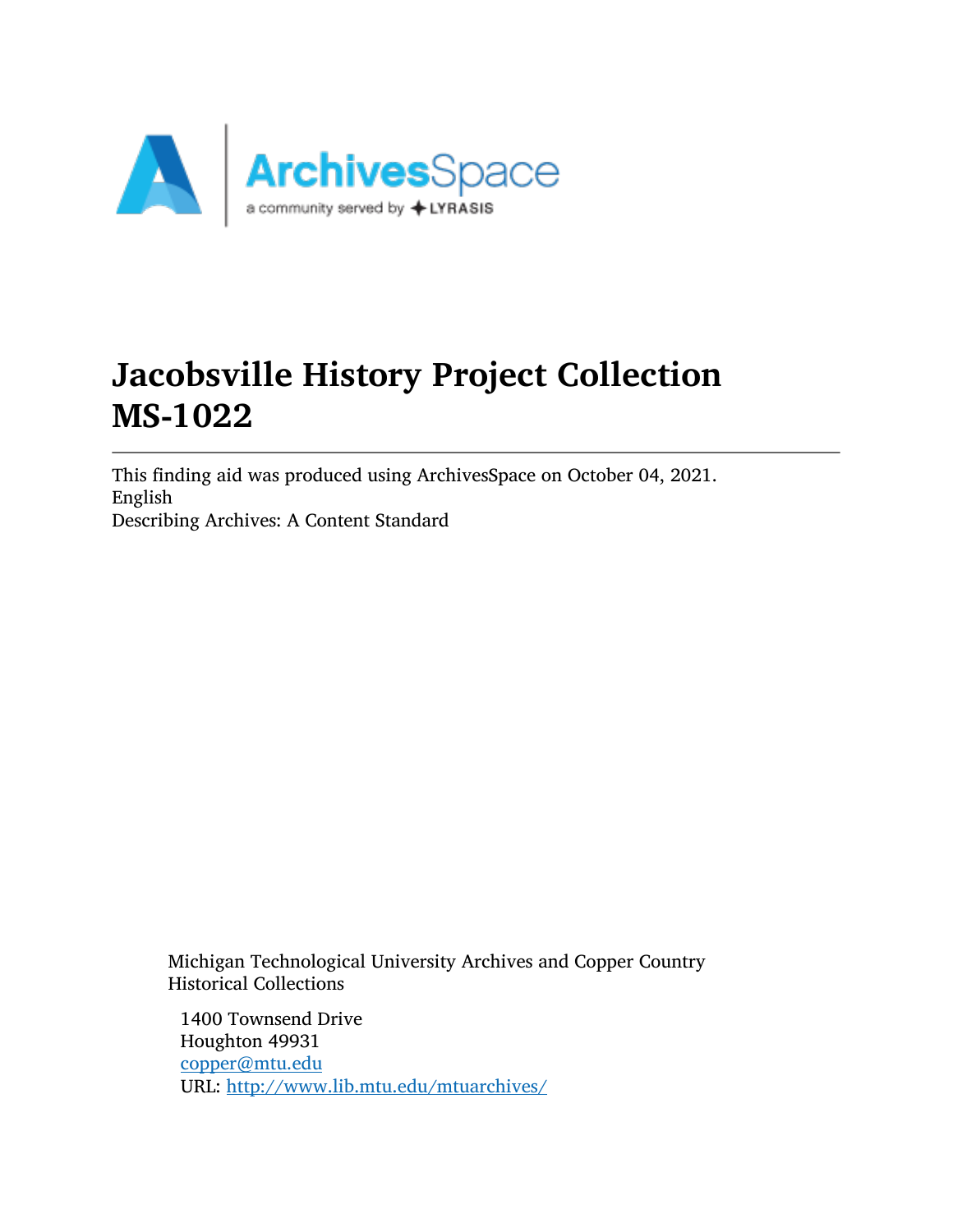# <span id="page-1-0"></span>**Table of Contents**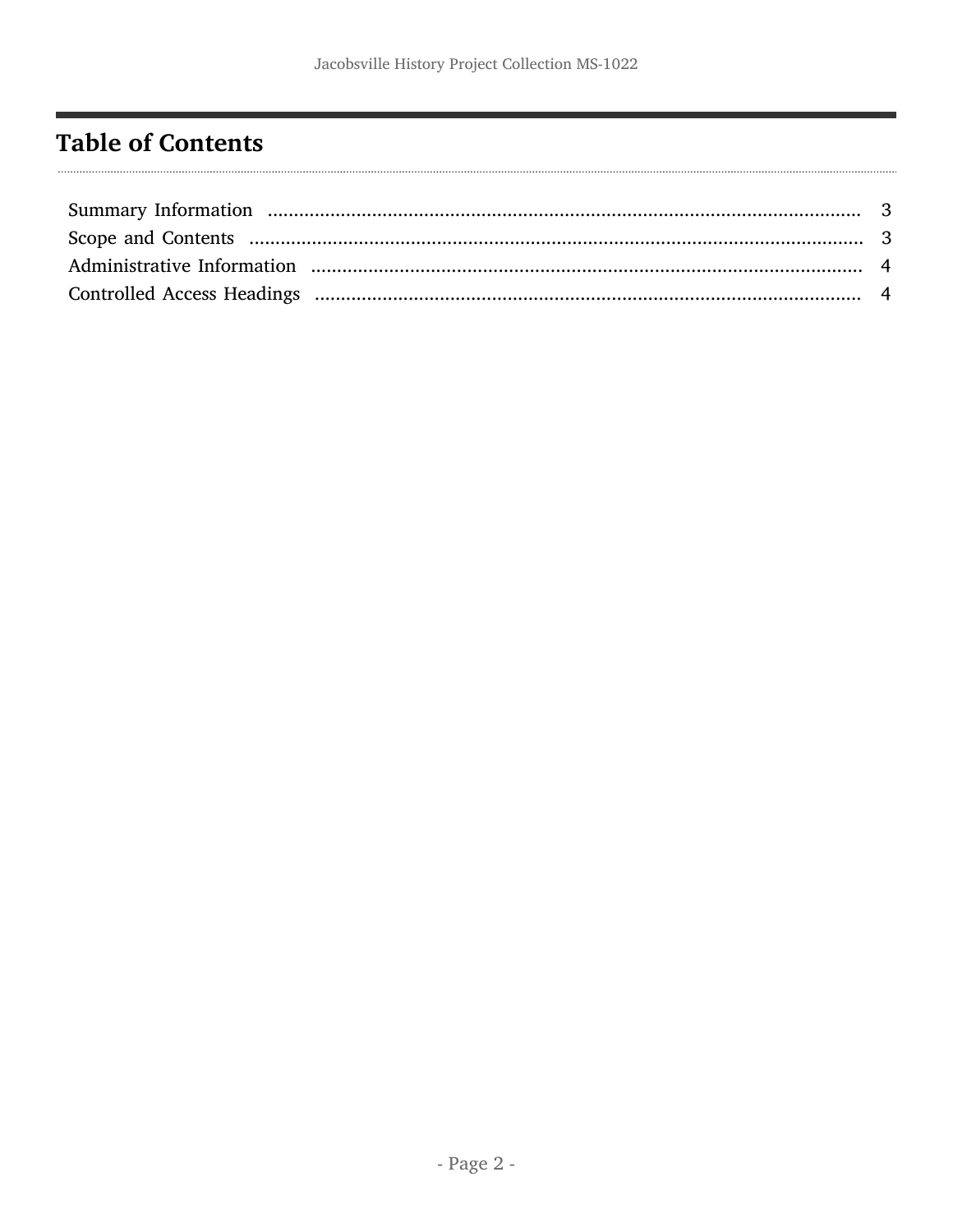# <span id="page-2-0"></span>Summary Information

| <b>Repository:</b>                | Michigan Technological University Archives and Copper<br><b>Country Historical Collections</b> |
|-----------------------------------|------------------------------------------------------------------------------------------------|
| Title:                            | Jacobsville history project collection                                                         |
| ID:                               | MS-1022                                                                                        |
| Date [inclusive]:                 | 1978, 2012-2015                                                                                |
| <b>Physical</b><br>Description:   | 0.01 cubic feet 1 folder                                                                       |
| Language of the<br>Material:      | English.                                                                                       |
| <b>Mixed Materials</b><br>$\Pi$ : | Sc box MS 6                                                                                    |
| [Folder]:                         | 37                                                                                             |
| Abstract:                         | Collection, 1978, 2012-2015, of material related to the<br>Jacobsville History Project.        |

#### Preferred Citation

MS-1022, Jacobsville History Project Collection, Michigan Technological University Archives and Copper Country Historical Collections, Houghton, Michigan.

#### ^ [Return to Table of Contents](#page-1-0)

# <span id="page-2-1"></span>Scope and Contents

Collection, 1978, 2012-2015, of material related to Jacobsville History Project. Included in the collection are articles on the Jacobsville sandstone quarries, Jacobsville Community Club, and Finnish Evangelical Lutheran Church of Jacobsville written by Karen Hubbard, as Parts 6, 9, and 10 of the Jacobsville History Project. Also included are photocopies from the Marquette Regional History Center's Longyear Library about Jacobsville and a 1978 typewritten report on the naming of Battle Island, which was supposedly located near Jacobsville.

^ [Return to Table of Contents](#page-1-0)